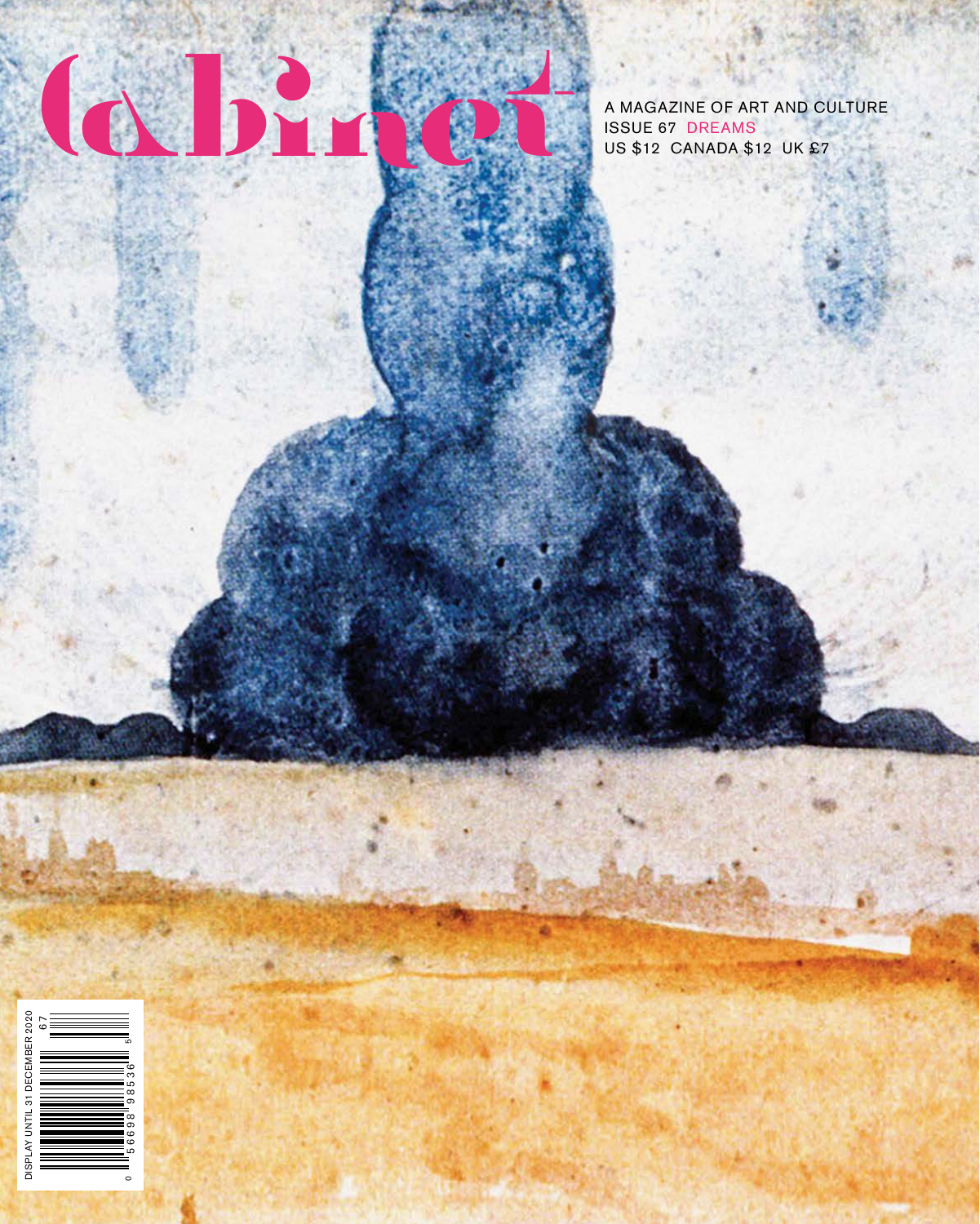## WITTGENSTEIN'S DREAM, 13 JANUARY 1922 Matthew Spellberg



## dream

*Last night I had a curious experience. It began like so: I dreamt that on some occasion (which one I've forgotten) my sister Mining made a flattering observation about my intellectuality. (She said, in a sense favorable to me, something like: "So you see right here the difference between minds.") I denied my special status by defending the others whom Mining had placed on a lower rung, but deep down I was pleased by her flattery and by the recognition of my elevated mind. Right then I awoke and was ashamed of my vanity and meanness, and as a kind of penance—my exact thoughts I no longer recall—I made the sign of the cross. I felt that at the very least I should bring myself to stand up or kneel down, but I was too lazy, and so I crossed myself sitting halfway up and then laid back down again. But then I felt that I must get up now, that God commanded it of me. It happened like this: I felt at once my utter nothingness, and I saw that God could command of me whatever he wanted with the understanding that my life would immediately become meaningless if I was disobedient. I thought immediately whether I could explain away the whole thing as an illusion and not at all God's command; but it became clear to me that if I did that,* 

*then I would have to explain away all the religion in me as an illusion. That I would have to renounce the meaning of life. After some resistance I followed the command, turned on the light and got up. I stood in the room and had a terrible feeling. I went to the mirror and looked at myself, and my reflection looked so dreadful that I hid my face in my hands. I felt utterly defeated and in the hand of God, who could do with me as he pleased at any moment. I felt that God could force me to confess my meanness instantly, at any time. That he could at any moment force me to accept the worst for myself, and that I was not ready to accept the worst for myself. That I was not yet ready to renounce friendship and all earthly happiness. But would I ever be ready?! I had not yet been given permission to go back to bed but I was afraid of more commands and, like a bad soldier, like a deserter, I disobeyed* 

Above: A postcard of the Austrian village of Otterthal (formerly spelled Ottertal) sent by Ludwig Wittgenstein to William Eccles on 12 September 1925. Wittgenstein taught at the school that he identifies on the postcard from September 1924 until April 1926, when knocking a boy unconscious brought his schoolteaching career to an end.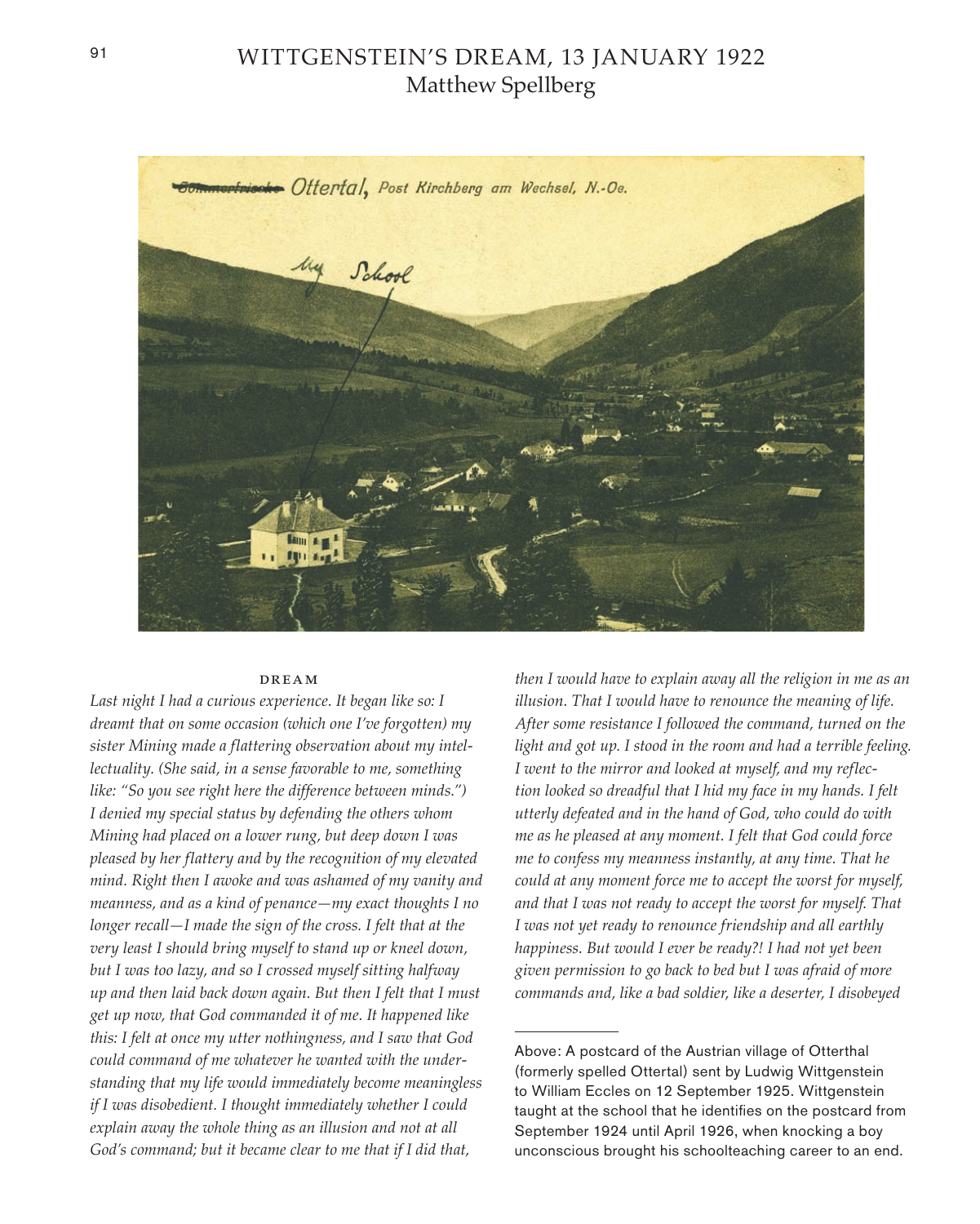*orders and went in terrible fear back to bed. Turning off the light I had an accident. The fitting of the electric bulb had come unscrewed; I touched the electrical wire and was shocked. I pulled violently back and hit my elbow extremely painfully on the headboard. But the severe pain came as a deep relief. It distracted me somewhat from my inner feelings. Thus [I] lay there for some time with a horrible feeling and was afraid to fall asleep, so that in a dream my situation wouldn't come back in all its clarity to my consciousness and I wouldn't have to accept the worst for myself or lose my wits. I then fell asleep and dreamt no more, or rather not of this. Early in the morning I felt quite normal. Now I am downright feeble and washed out.*

*Like I said, last night I glimpsed my utter Nothingness. God deigned to show it to me. The whole time I thought of Kierkegaard and believed that my situation was "Fear and Trembling."*<sup>1</sup>

## **COMMENTARY**

In the early morning of 13 January 1922, Ludwig Wittgenstein was living in the village of Trattenbach in Lower Austria, where he had served as the schoolmaster for little over a year. The sheet of paper that records this dream and dream-aftermath also contains, up top, plans for the week's lessons—about Magellan; the surfaces of a pyramid; the area of a regular hexagon; the geography of Asia; and the human body. ("Skeleton o. Man," he notes, "Joints, Tendons, Muscles.") The dream follows right on the heels of his designs for the daytime, just a single skipped line between them.

Wittgenstein had renounced academic philosophy after witnessing firsthand the carnage of World War I. In 1919, though he was still preparing the *Tractatus Logico-Philosophicus* for publication, he undertook a training course to become a primary school teacher. He entered this new profession with his customary refusal to compromise, and a counterweighting ballast of self-doubt and loathing. He requested a post in a poor, rural community where he knew the work would be especially difficult. Passionate for practical education, he taught botany by taking the children into the fields, and astronomy by summoning them at night to his telescope. He boiled dead cats until their flesh fell off the bones so that he could teach anatomy from the skeletons directly. He drilled mathematics for hours, inviting his most promising pupils to stay after school for private lessons. He demanded absolute honesty from his students and tried to imbue them with his

anarcho-Tolstoyan Christianity; when the local deacon taught the children the Catholic catechism, he was heard audibly to mumble, "Nonsense."

The villagers accorded him a grudging respect when he fixed the broken-down steam engine at the local wool factory. Otherwise they thought him an effete crank, suspected he might be an atheist, and were afraid to leave him alone with their children for too long. For his part, Wittgenstein quickly went from praising the beauty of the place and celebrating his duties there to telling Bertrand Russell, in a letter sent all the way to China, that despite the dismal nature of human beings in general, "here they are much more good-for-nothing and irresponsible than elsewhere." After two years there, he would leave the town under rumors that he'd beaten a child to the point of a bloody nose. More such allegations of overzealous corporal punishment would prove the end of his teaching career some four years later when, in another village nearby, Wittgenstein knocked a boy unconscious. One Herr Piribauer, whose own daughter had often been boxed on the ears in Wittgenstein's class, ran to the police station to have the philosopher apprehended. But the only policeman was out of town, and Wittgenstein fled that night to Vienna.<sup>2</sup>

This dream came to Wittgenstein near the beginning of his tormented school-teaching interlude (and less than a year after the publication of the *Tractatus*). His sister Hermine, whom he called Mining, gratifies his vanity; while still in the dream, he tries to disavow her compliment, but knows that deep down he loves to feel superior in someone else's eyes. Then, awake, he's disgusted with himself, with his vanity for sure, but also, one presumes, with his cheap hypocrisy, his dishonest defense of the slighted parties, whoever they were. He makes a more or less automatic and trite gesture of contrition. And in this moment God comes to him in rage and discipline, and shows him his own absolute Nothingness, his *Nichtigkeit*. His lowness, vulgarity, and meanness—*Gemeinheit*, from *gemein*, "common"—has brought the Whirlwind to his bedroom.

Wittgenstein's perpetual crisis of faith lay in his unshakable fear of inner betrayal. *Whereof one cannot speak, thereof one must be silent*: especially in the realm of ethics, where no language can ever penetrate the divine mystery of the good. In fact, on the contrary, language is almost certain to betray the good, to